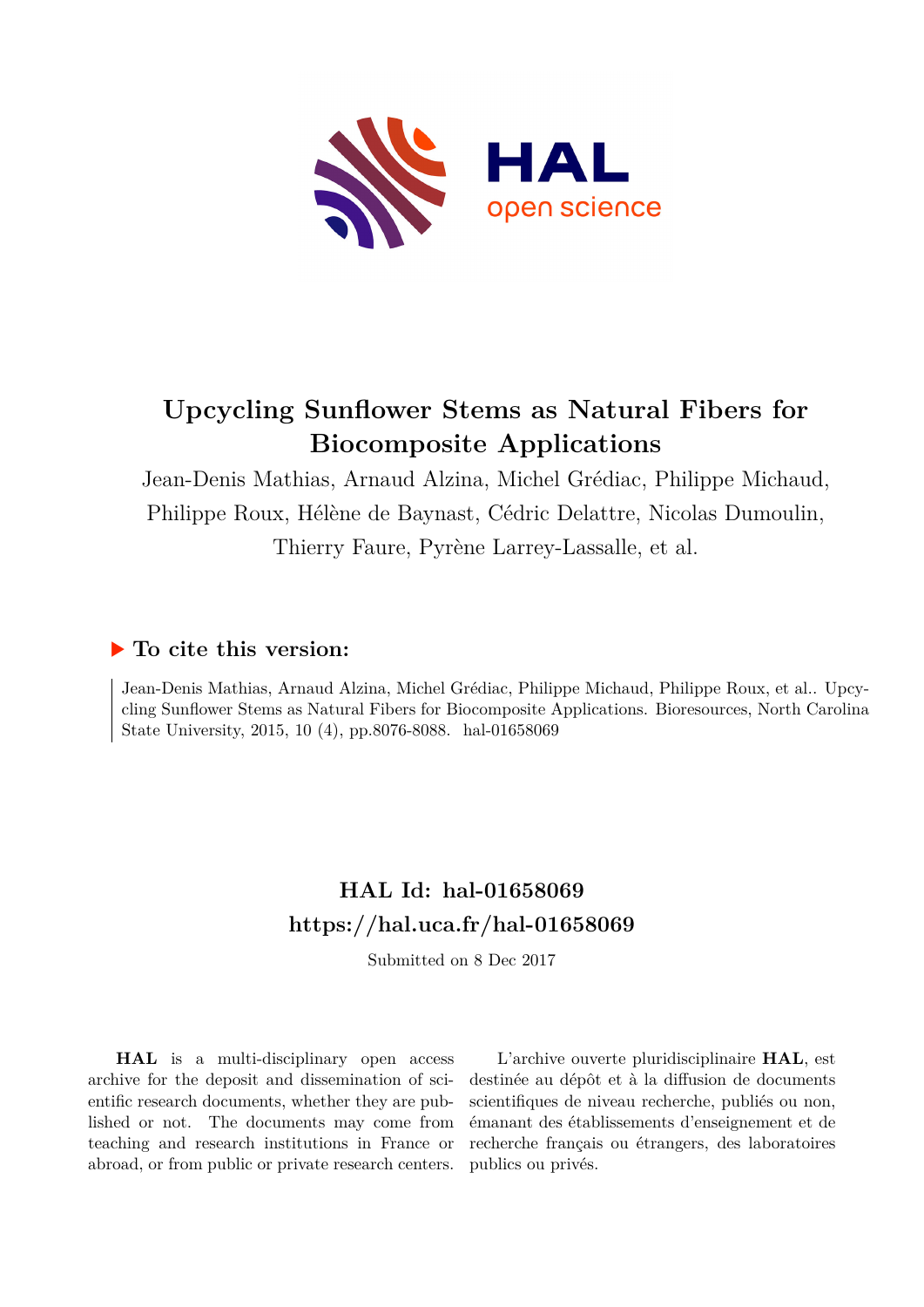## **Upcycling Sunflower Stems as Natural Fibers for Biocomposite Applications**

5 Jean-Denis Mathias,<sup>a,\*</sup> Arnaud Alzina,<sup>b</sup> Michel Grédiac,<sup>c,d</sup> Philippe Michaud,<sup>c,d</sup> Philippe Roux,<sup>e</sup> Hélène De Baynast,<sup>c,d</sup> Cédric Delattre,<sup>c,d</sup> Nicolas Dumoulin,<sup>a</sup> Thierry Faure,<sup>a</sup> 7 Pyrène Larrey-Lassalle, <sup>e</sup> Narimane Mati-Baouche, <sup>c,d</sup> Fabienne Pennec, <sup>b</sup> Shengnan Sun, <sup>c,d</sup> Nicolas Tessier-Doyen,<sup>b</sup> Evelyne Toussaint,<sup>c,d</sup> and Wei Wei<sup>a</sup> 

 One of the big global, environmental, and socioeconomic challenges of 11 today is to make a transition from fossil fuels to biomass as a sustainable<br>12 Supply of renewable raw materials for industry. Growing public 12 supply of renewable raw materials for industry. Growing public<br>13 awareness of the negative environmental effects of petrochemical-based 13 awareness of the negative environmental effects of petrochemical-based<br>14 products adds to the need for alternative production chains, especially in 14 products adds to the need for alternative production chains, especially in<br>15 materials science. One option lies in the value-added upcycling of 15 materials science. One option lies in the value-added upcycling of<br>16 agricultural by-products, which are increasingly being used for 16 agricultural by-products, which are increasingly being used for<br>17 biocomposite materials in transport and building sector applications. 17 biocomposite materials in transport and building sector applications.<br>18 There, sunflower by-product (obtained by grinding the stems) is 18 Here, sunflower by-product (obtained by grinding the stems) is considered as a source of natural fibers for engineered biocomposite **19** considered as a source of natural fibers for engineered biocomposite 20 material. Recent results are shown for the main mechanical properties of 20 material. Recent results are shown for the main mechanical properties of<br>21 sunflower-based biocomposites and the socioeconomic impact of their 21 sunflower-based biocomposites and the socioeconomic impact of their<br>22 sec. This paper demonstrates that sunflower stem makes a good 22 use. This paper demonstrates that sunflower stem makes a good candidate feedstock for material applications. This is due not only to its 23 candidate feedstock for material applications. This is due not only to its<br>24 physical and chemical properties, but also to its socioeconomic and 24 physical and chemical properties, but also to its socioeconomic and 25 environmental rationales.

*Keywords: Agricultural by-product; Biocomposite; Natural fiber; Sunflower stem; Waste management*

 *Contact information: a: IRSTEA, Laboratoire d'Ingénierie pour les Systèmes Complexes, 9 avenue Blaise Pascal, CS 20085, 63178 Aubière, France, b: GEMH-CEC, 12, rue Atlantis, 87068 Limoges Cedex, France, c: Institut Pascal, Clermont Université, Université Blaise Pascal, BP 10448, F-63000 Clermont- Ferrand, France d: CNRS, UMR 6602, Institut Pascal, 63177 Aubière Cedex, France e: IRSTEA, UMR ITAP, 361 rue Jean-François Breton, BP5095, 34196 Montpellier cedex 5, France;*

*\* Corresponding author: [jean-denis.mathias@irstea.fr](mailto:jean-denis.mathias@irstea.fr)*

 

 $\frac{26}{27}$ 

#### **INTRODUCTION**

 Over the last few decades, increasing environmental concerns have prompted a surge in research by the composite science community to develop natural-fiber biocomposites. These materials can be completely degraded in soil, or, by composting, do not emit volatile organic compounds, and are softer on the environment than petrochemical resource-based products (Mohanty *et al.* 2000; Lithner *et al.* 2011). Agricultural by-products have several advantages over classical natural fibers: they do not need dedicated agricultural fields, they are already readily available, and they offer valuable environmental compatibility over standard-feedstock fibers (Reddy and Yang 2005). These factors are increasingly central now that biocomposites have found widespread use in all areas of life. The reason for this increasing use of biocomposites is performance at lower cost and reduced density when compared to classic synthetic materials (Reddy and Yang 2005). Nonetheless, some agricultural by-products are already exploited by second-generation biorefineries (Pfaltzgraff and Clark 2014).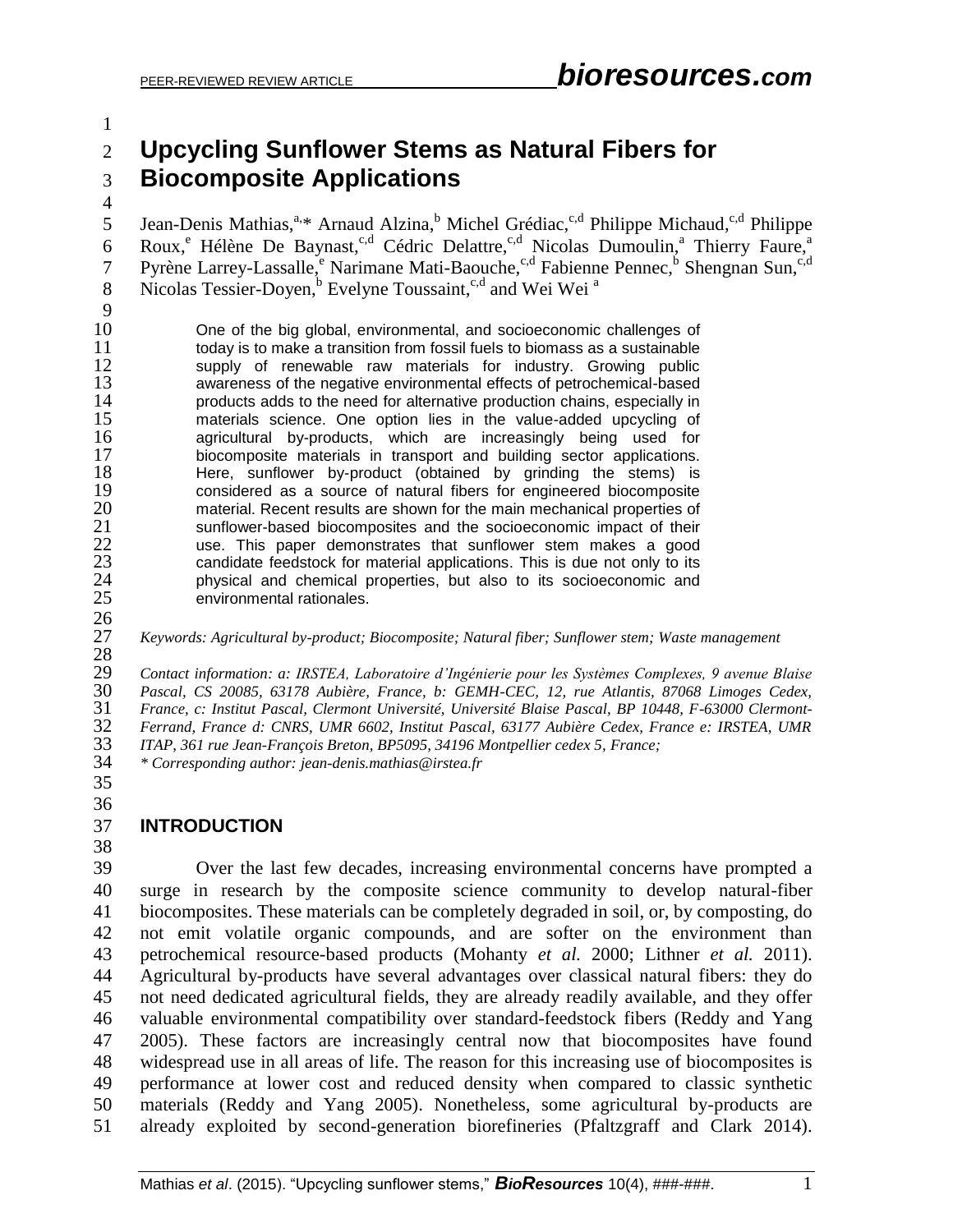Therefore, the main objective for the bio-based material sector now is to find new sources of fibers to avoid competition with the growth of crops for human food or biofuels (Kopetz 2013). In this context, the present work focuses on a promising agricultural by- product, sunflower stems. Sunflower by-products are of interest because they are not currently exploited, their composition enables low-impact extractability from the field, and oilseed biorefineries can achieve greater economic viability by selling their by-products.

 Sunflower-based oil ranks fourth in world oil crop production, with nearly 25 million hectares (FAOSTAT 2013). Seed and oil have been the main compounds exploited by industry. In most cases, seed and oil are both extracted from the head, and the stems are left in the fields. No significant industrial use of the stems that are shredded after seed harvesting has currently been proposed, although sunflower stems are exploited for combustion applications, animal feed, and/or fuel production (Chen and Lu 2006). These solutions consume only a small fraction of the sunflower by-product production. We propose to explore a new way of extracting value from sunflower stems by evaluating their potential as a natural fiber feedstock for biocomposite applications. Considering five tons of sunflower stalks per hectare, the potential production of this by-product reaches 125 million tons. In comparison with other natural fibers (not including wood), this potential production tonnage is higher than that of bamboo farming (30 million tons, mostly in Asia and South America), which, alongside cotton, is one of the most heavily produced sources of commercial fiber in the world (Faruk *et al.* 2012). The potential value of sunflower by-products as a biofiber is enhanced by the fact that sunflower is grown worldwide (FAOSTAT 2013). This could create opportunities to build a new worldwide agricultural economy and is a key advantage over other agricultural by- products, like bamboo, that are not available across the world. Furthermore, sunflower by-products are available in large amounts at zero or negligible price in an economic context, where the natural-fiber biocomposites market grew by 15% between 2005 and 2010 (Lucintel 2011). Indeed, the entire composite market is growing. For example, the polymer composites market has increased from 33 billion Euros in 2002 to 41.5 billion Euros in 2005 (Friedrich and Almajid 2013). This surge in the natural fibers market is primarily driven by the automotive and building sectors (John and Thomas 2008). In the automotive sector, EU and US legislations impose specific directives on the end-of-life of vehicles. For instance, the non-recycled fraction of materials will be cut by 5% in 2015 in Europe (European Commission. Directive 2000/53/EC 2000). In addition, natural fibers are expected to provide a 30% weight reduction and a 20% cost reduction compared to classic composites (Bledzki *et al.* 2006). Furthermore, the low density of natural fibers equates to significant energy savings (primarily fuel) and their economic value may be extended to all fields of transportation (railway, marine, aerospace) (Bledzki *et al.* 2006; Friedrich and Almajid 2013). Natural fibers are also exploited in building applications, not only for their low density but also for their thermal insulating properties. Their development was recently stimulated in the USA and in Europe by legislation imposing enhanced energy efficiency of existing buildings by 2020 (European Commission. Directive 2010/31/EU 2010), which yielded a significant market in green retrofit solutions.

 This work presents the main results obtained from a project (Demether 2011) whose objective was to produce biocomposites for building insulation by factoring not only chemical and physical properties but also the environmental and socio-economic impacts tied to processing and use (Fig. 1). In view of the results obtained, it is argued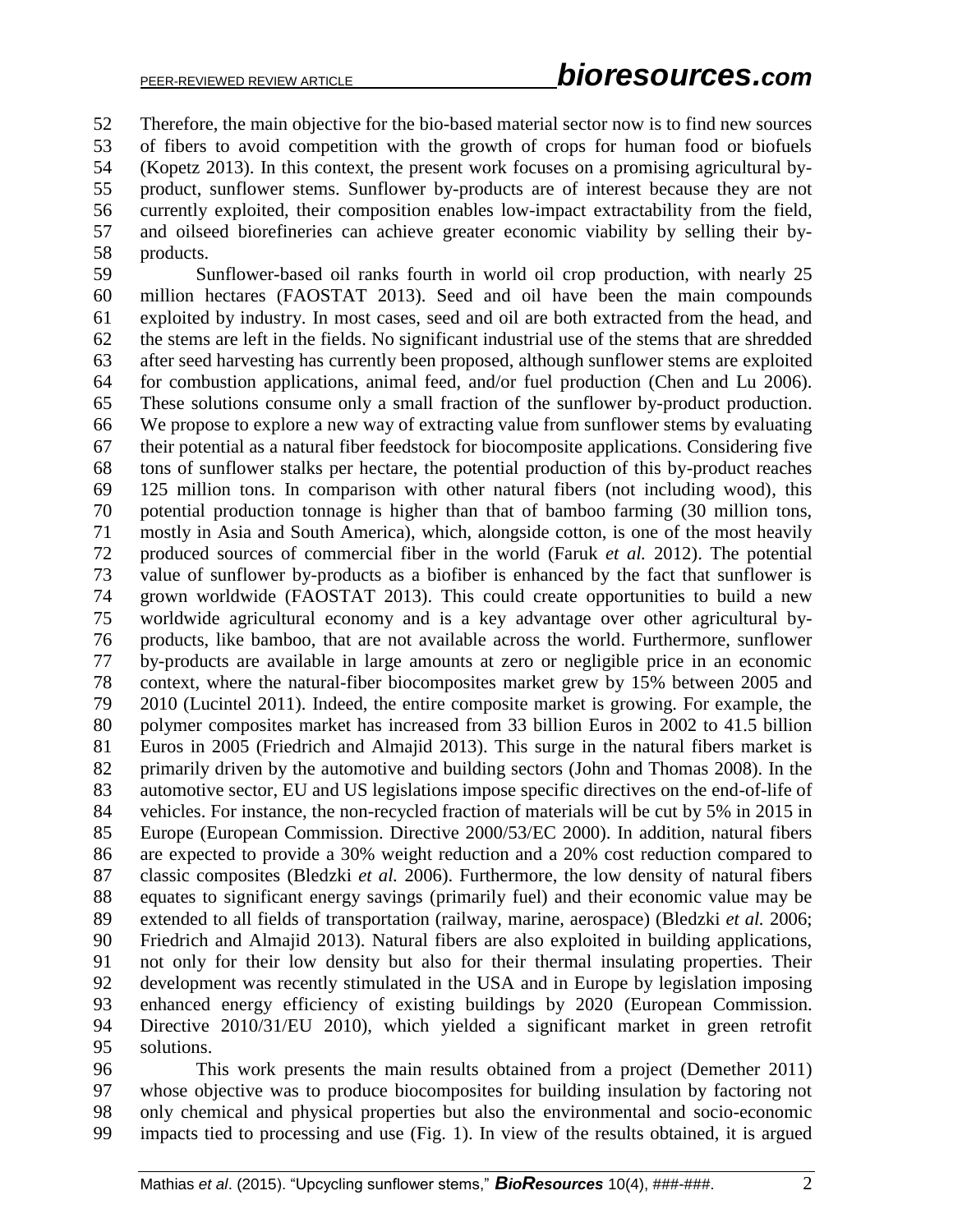that sunflower stems can be useful for other biocomposite-using applications such as automobiles. First, general results are presented corresponding to sunflower by-product properties, highlighting both unpublished and published data by giving associated references. Note that examples of biocomposite engineering using sunflower by-products can be found elsewhere (Mati-Baouche *et al.* 2014, 2015; Sun *et al.* 2015). In this context, the objective here was twofold: i) to report the main results of the project about the properties of the sunflower stems; ii) to report the general project conclusions on the use of sunflower by-products to give the interested reader a clear picture of what can be expected from this innovative type of biocomposite.



109<br>110

**Fig. 1.** General flowchart of the design of insulating biocomposite. The article focuses on the 111 main physical and chemical properties of sunflower stems obtained under this project framework. main physical and chemical properties of sunflower stems obtained under this project framework.

 

## **EXPERIMENTAL**

## **Sample Description**

 This study characterized the material properties of the stems of LG5474 sunflower species harvested in September 2010 in Perrier, France. Two particular on- stem locations were defined as the bottom and the top of the stalk (Fig. 2). The bottom location was defined as the level of the first node above the roots. Note that no specific (mechanical or chemical) treatment was performed, as it has been shown that specific treatments may alter certain properties (Li *et al.* 2007), as will also be shown by results presented in the discussion that follows. However, as explained earlier, this paper focuses on the properties of fibers, and any investigation into the influence of mechanical or chemical treatments would require a dedicated companion paper. Evidence that these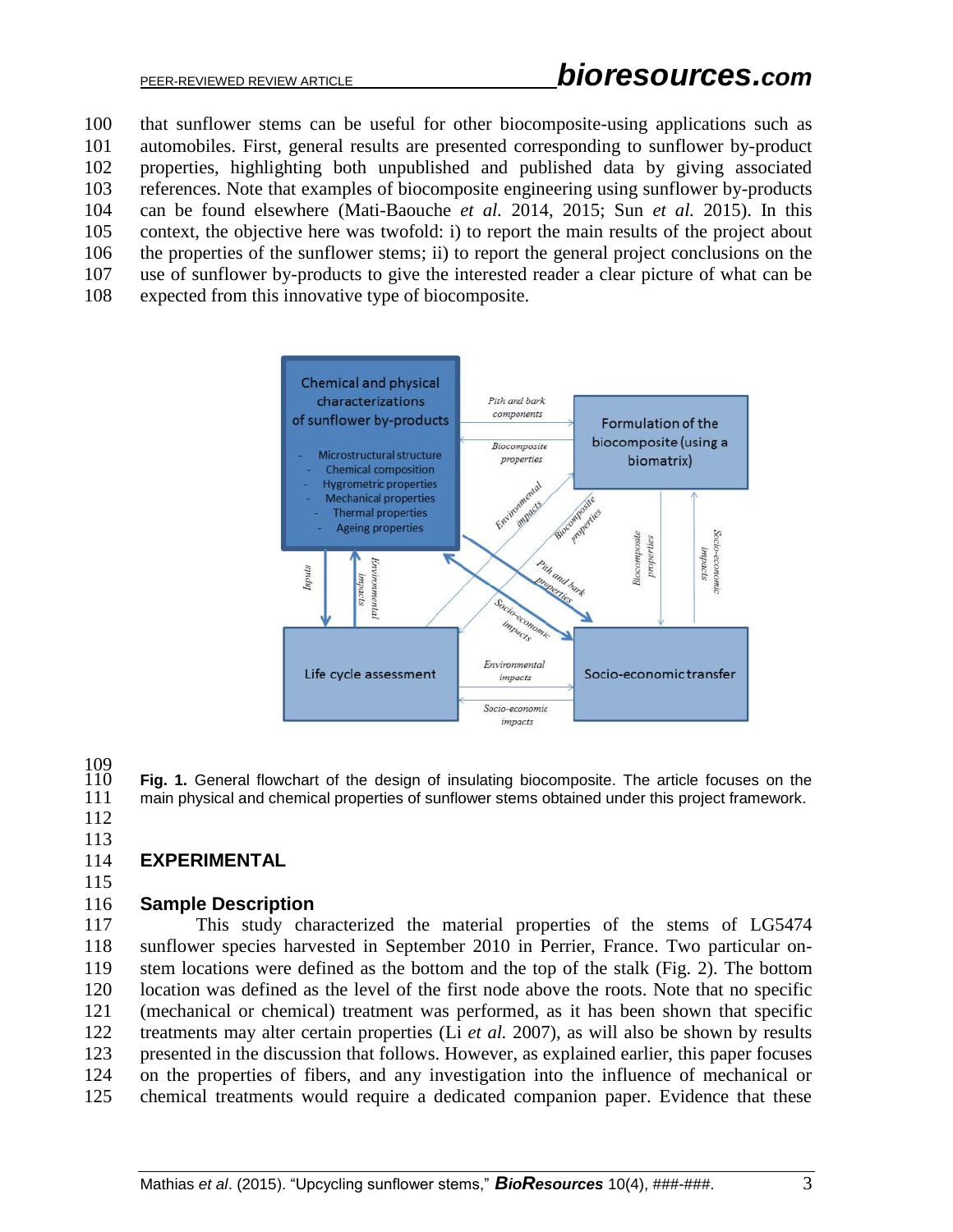- fibers are useable without any particular treatment can be found elsewhere (Mati-
- Baouche *et al.* 2014; Sun *et al.* 2015).
- 



129<br>130

Fig. 2. Sampling zones and specimens tested

#### **Microstructural Analysis**

 Sections of bark were first separated from the stem, saturated with water, immersed, and kept in three PEG (polyethylene glycol electrolyte) solutions at various concentrations (30%, 60% and 100%) for 24 h each. A 20 µm-thick sample was cut using a fully automated Leica (Wetzlar, Germany) RM2255 rotary microtome. It was then colored with the so-called double-staining method using safranin (for the presence of lignin) and astra blue (for the presence of cellulose). After coloration, the samples were dried with Joseph paper. They were mounted on a cover-slip with the fast-drying Eukitt (Freiburg, Germany) mounting medium. Finally, micrographs of these cross-sections were obtained using a Zeiss **(**Oberkochen, Germany) optical microscope. These images were processed with the ImageJ software (National Institutes of Health, USA) to estimate the porosity of the barks extracted from both the bottom and top locations. Macroscopic voids in the pith make it difficult to separate pith and bark. Therefore, the analysis should be carried out on complete stem sections. The analysis was performed using the Skyscan (Anvers, Belgique) CT-Analyzer with two sections of stem extracted from the bottom and top locations. The working length was 30 mm.

#### **Cellulose and Lignin Assays**

 A biochemical analysis was performed on bark of different stem specimens at different locations (bottom, centre, and top). For the pith, cellulose and lignin assays were applied without distinction of in-stem location. The Henneberg protocol (Henneberg and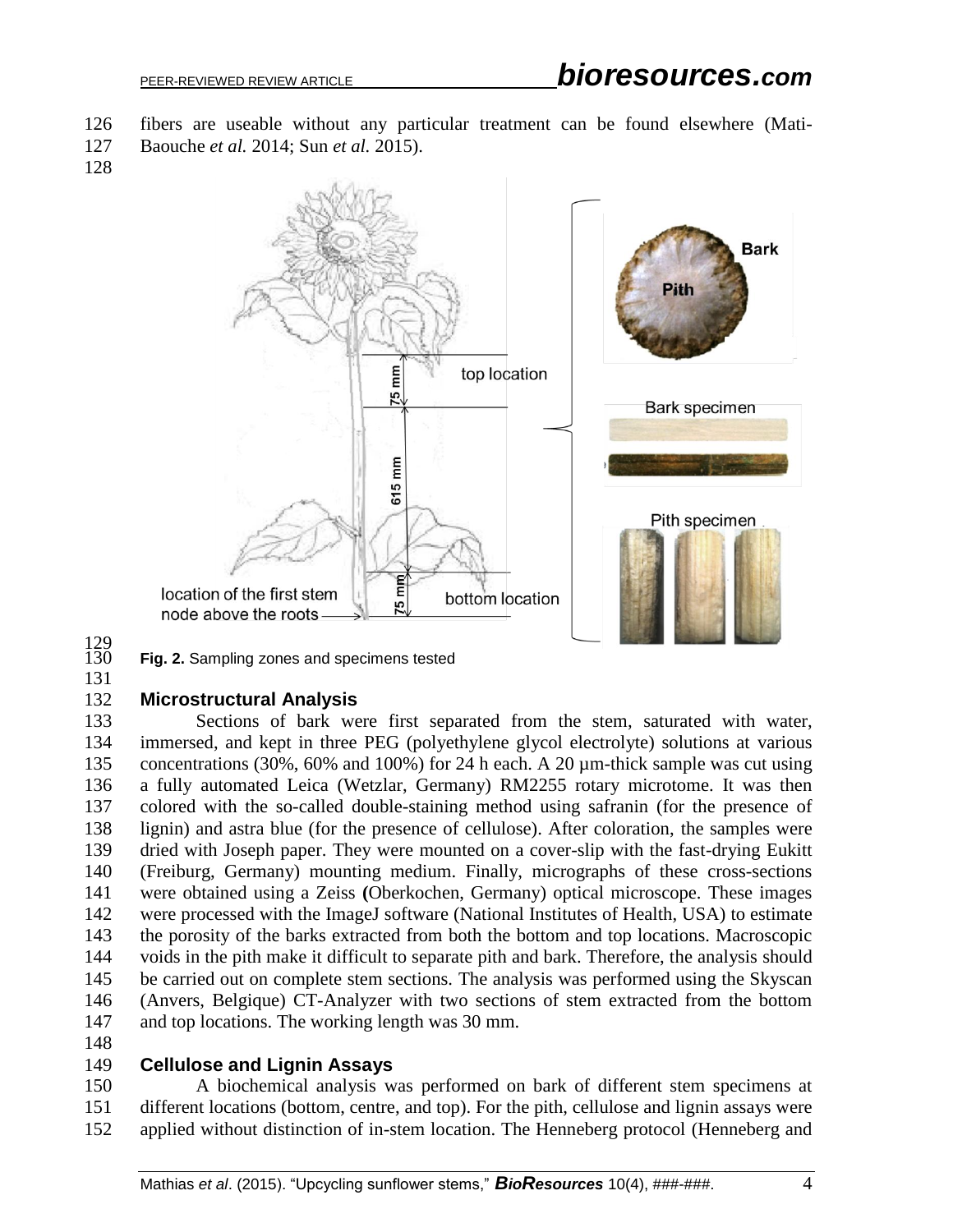Stohmann 1860, 1864) was used to quantify the percentage of cellulose (C). Lignin content (L) was evaluated by the procedure of Jarrige (Jarrige 1961).

#### **Hygrometric Analysis**

 Absorption and desorption tests were performed at various relative humidities (RH) (8%, 33%, and 75%) to deduce both the absorption and desorption coefficients. A desiccant (phosphorus pentoxide) was placed in the oven beforehand. The specimens were then placed in a conditioning chamber (one for each desired value of RH). These chambers were polymer jars in which saturated aqueous salt solutions imposed a certain RH. The RH depends on the nature of the salt. Absorption and desorption coefficients were deduced from the mass-time curves using suitable relationships that depend on specimen geometry. The different solutions corresponding to different RH levels were prepared according to standard ISO 483 procedure (2005). These tests lasted at least three days to ensure that equilibrium was obtained within the specimens. Six bark specimens and five pith specimens were tested for each experimental condition. See Sun *et al.* (2013, 2014) for further details.

#### **Mechanical Analysis**

 Results for bark specimens were obtained using a Deben (Suffolk, UK) micro- machine equipped with a 2-kN load cell. The cross-head speed was 2 mm/min with a clamping length of 30 mm. Results for pith specimens were obtained by compression tests using an Instron (Norwood, USA) 5543 testing machine equipped with a 500-N load cell. The cross-head speed was 5 mm/min. Ten specimens were tested for each experimental condition.

#### **Thermal Analysis**

 The thermal diffusivities of the bark and pith specimens were measured with the laser flash method. The specific heat capacity was measured with a C80 Setaram (Caluire, France) calorimeter. Finally, the thermal conductivity of the bark and pith specimens was deduced by multiplying apparent density (equal to the mass divided by the volume of cylindrical specimens) by thermal diffusivity and heat capacity. Another transient technique (Hot Disk from ThermoConcept, France) was used to check the thermal conductivity values on pith specimens and yielded similar results. Six samples were tested for each experimental condition.

#### **Ageing Analysis**

 Three weather conditions were tested: humidity, temperature, and UV radiation. 190 The humidity and temperature values used for the ageing analysis were 75% and 80  $^{\circ}$ C. respectively. Specimens were tested for the ageing conditions of 75% humidity, 80 °C, and the combination of both. The ageing condition of 75% humidity was achieved according to the procedure given in the ISO 483 (2005) standard. Conditioning at 80 °C was performed using a Salvislab Thermocenter oven (Rotkreuz, Switzerland). The combined conditions were obtained using a Vötsch (Hanau, Germany) VCL 4003 climatic oven. The UV exposure (1000 h) was performed in the accelerated conditions given by the Atlas MTT (Mount Prospect, USA) SEPAP 12 – 24 chamber, which corresponds to the ageing condition described in the usual standards on this subject (NF-T51-195-5 2008; BS EN 16472 2014).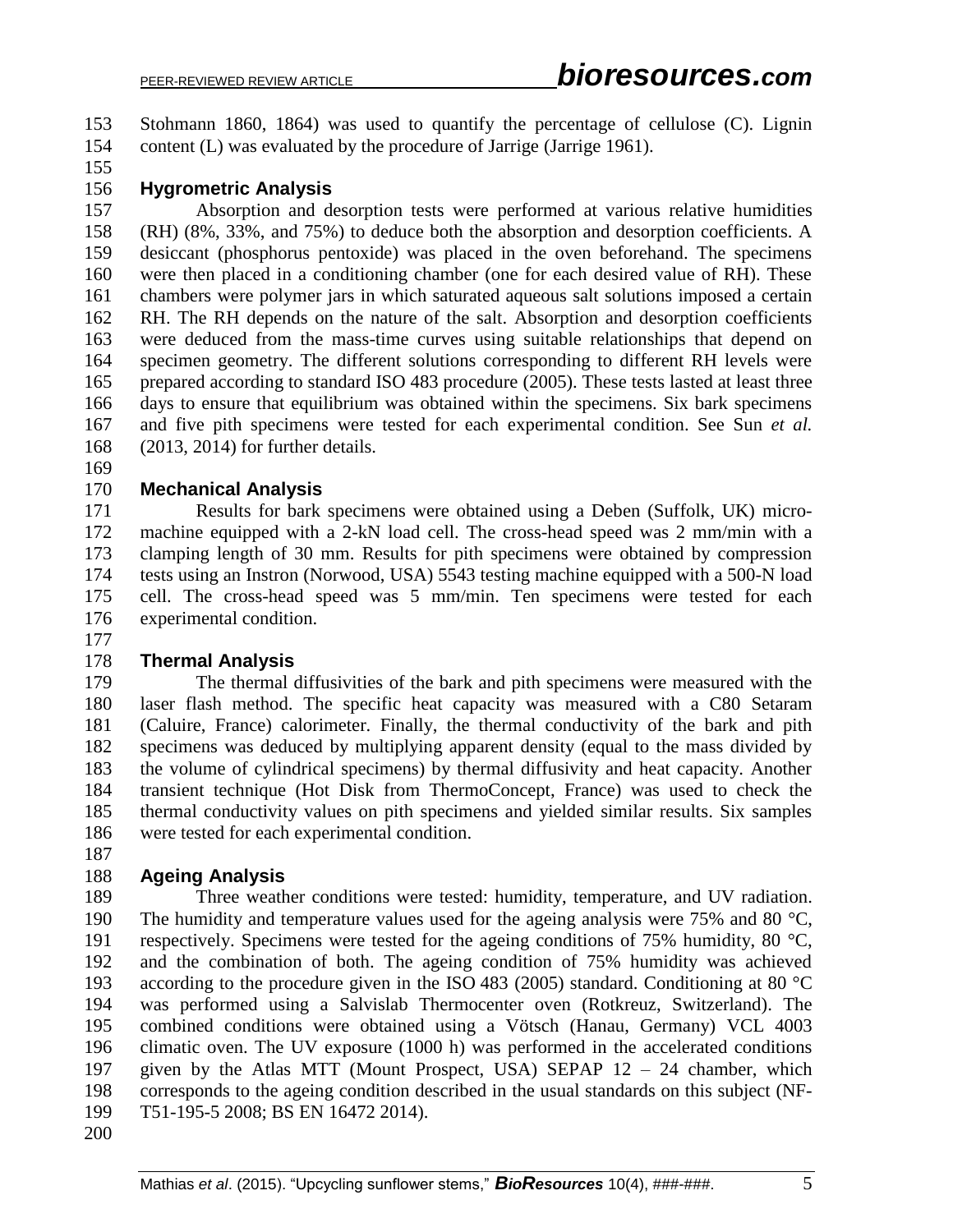#### 201 **Spectroscopic Analysis**

 Fourier-Tranform Infrared (FT-IR) measurements were carried out using a Thermo Scientific (Waltham, Massachussetts) Nicolet 6700 FT-IR instrument. The IR spectra (128 scans) were recorded at room temperature on a MTEC (Ames, USA) 200 photoacoustic detector (referenced against carbon black powder; detector chamber was 206 purged with dry helium gas) with a wave-number range of 700 to 4000 cm<sup>-1</sup>. The spectra were analyzed with Thermo Scientific (Waltham, Massachussetts) Omnic software. Six bark specimens and four pith specimens from the bottom and top locations were tested.

209

#### 210 **Environmental Assessment**

 For the comparison of environmental impacts between maize and sunflower, EcoInvent data for crop production (Nemecek and Kagi 2007) was used. The endpoint impacts (Goedkoop *et al.* 2009) associated with the production of maize grain and sunflower seeds in one hectare (Nemecek and Kagi 2007) were compared, *i.e.*, 9279 kg/ha for maize and 3151 kg/ha for sunflower. The farming system considered here was integrated production (IP). Included processes were soil cultivation, sowing, weed control, fertilization, pest and pathogen control, harvesting, and drying the grains. Machine infrastructure and a shed for housing the machine were included. Inputs of fertilizers, pesticides, and seed, as well as their transport to the regional processing centre (10 km), were considered.

221 222

#### 223 **RESULTS AND DISCUSSION** 224

225 Obtained results are detailed and analyzed in the following sections. However, for 226 the sake of clarity, the main results are reported schematically in Fig. 3. The pith and bark 227 properties are compared with those of other natural fibers in Table 1.

Table 1. Main Properties of Bark, Pith, and Other Natural Fibers

228

230

|                     | <b>Bark</b>   | Pith                           | Other natural fibers     | References                 |
|---------------------|---------------|--------------------------------|--------------------------|----------------------------|
| Young modulus       | $[4.6 - 6.4]$ | $[0.15 - 1]$ .10 <sup>-3</sup> | Pineapple: 1.4           | (Faruk et al. 2012)        |
| (GPa)               |               |                                | Oil palm: 3.2            | (Faruk et al. 2012)        |
|                     |               |                                | Jute: 10                 | (Ahmad et al. 2015)        |
|                     |               |                                | <b>Flax: 80</b>          | (Ahmad et al. 2015)        |
| Specific            | $[0.013 -$    | $[0.005 -$                     | Coir: [0.0033-0.005]     | (Ahmad et al. 2015)        |
| modulus             | 0.018         | $0.034$ ].10 <sup>-3</sup>     | Jute: [0.00685-0.0206]   |                            |
| $(GPa.m3.Kg-1)$     |               |                                | Flax: [0.0184-0.053]     |                            |
| Strength (MPa)      | $[25-31]$     | $[3.3 - 23] . 10^{-3}$         | Coir: 175                | (Ahmad <i>et al.</i> 2015) |
|                     |               |                                | Jute: [393-800]          |                            |
|                     |               |                                | Flax: [800-1 500]        |                            |
| Thermal             | 0.12          | 0.039                          | Flax: [0.035-0.075]      | (Kymäläinen and            |
| conductivity        |               |                                | Hemp: [0.040-0.094]      | Sjöberg 2008)              |
| $(W.m^{-1}.K^{-1})$ |               |                                | Glass wool: [0.04-0.05]  |                            |
|                     |               |                                | Stone wool: [0.035-0.05] |                            |

231

#### 232 **Pith and Bark Microstructures**

233 The stem volume constitutes 90% of the sunflower. It is made of two main parts: 234 bark and pith. Intuitively, the bark can be expected to be used for applications requiring 235 mechanical strength, and the pith for thermal insulation purposes, because of its large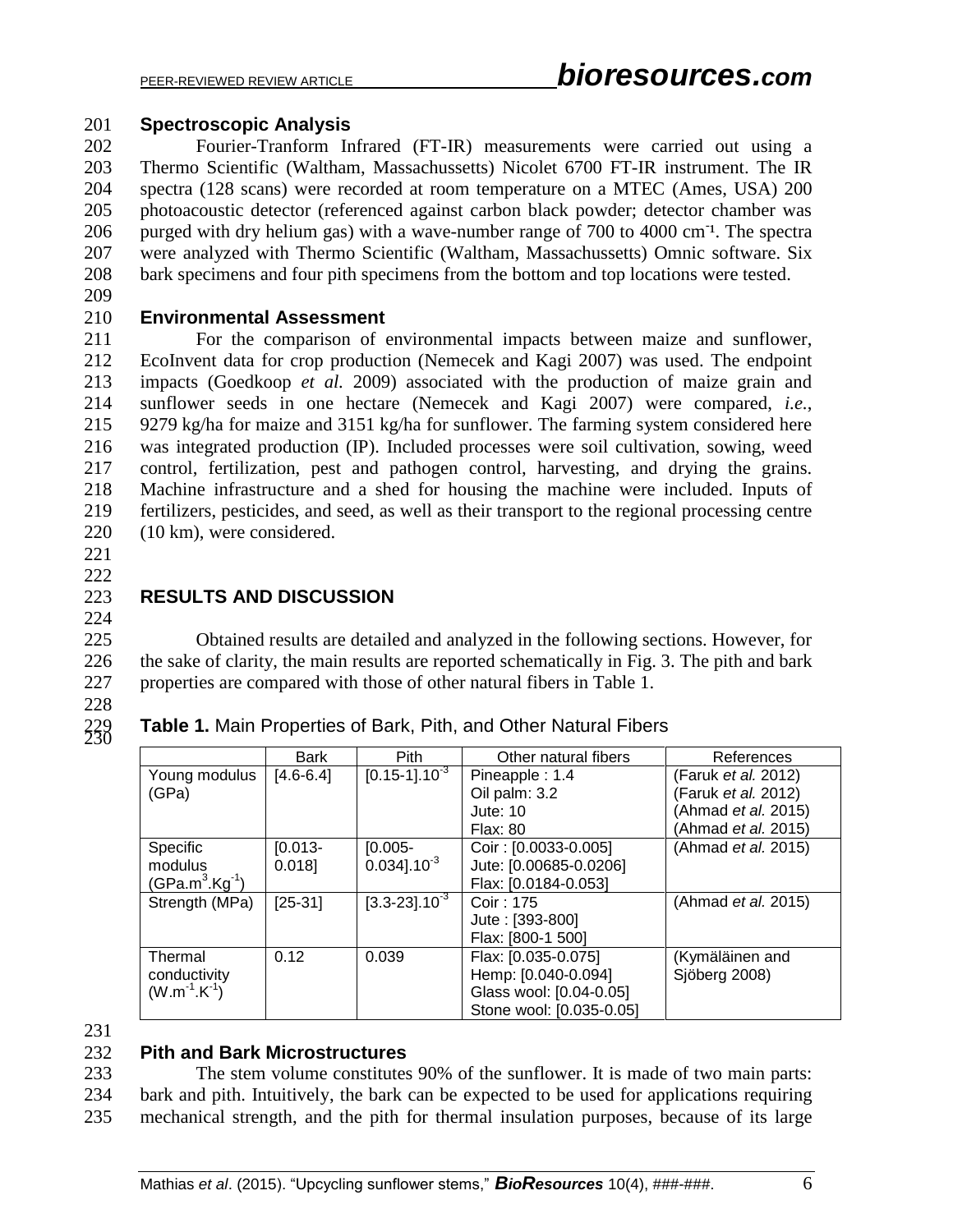volume fraction of intragranular pores. Preliminary microscopy observations showed that the pith and bark both change in appearance along the stem (Fig. 3). The number of sclerenchyma fibers in the bark increases going up the stem, while porosity decreases from 59% at the bottom to 53% at the top. The pith shows more macroscopic voids at the bottom of the stem (63%) than at the top (56%).



 $\frac{243}{244}$ 

Fig. 3. Main physical and chemical properties of sunflower stems

#### **Biochemical Composition**

 Biochemical analysis revealed that the chemical composition did not vary along the stem, with a mean composition of 48% cellulose and 14% lignin for the bark, and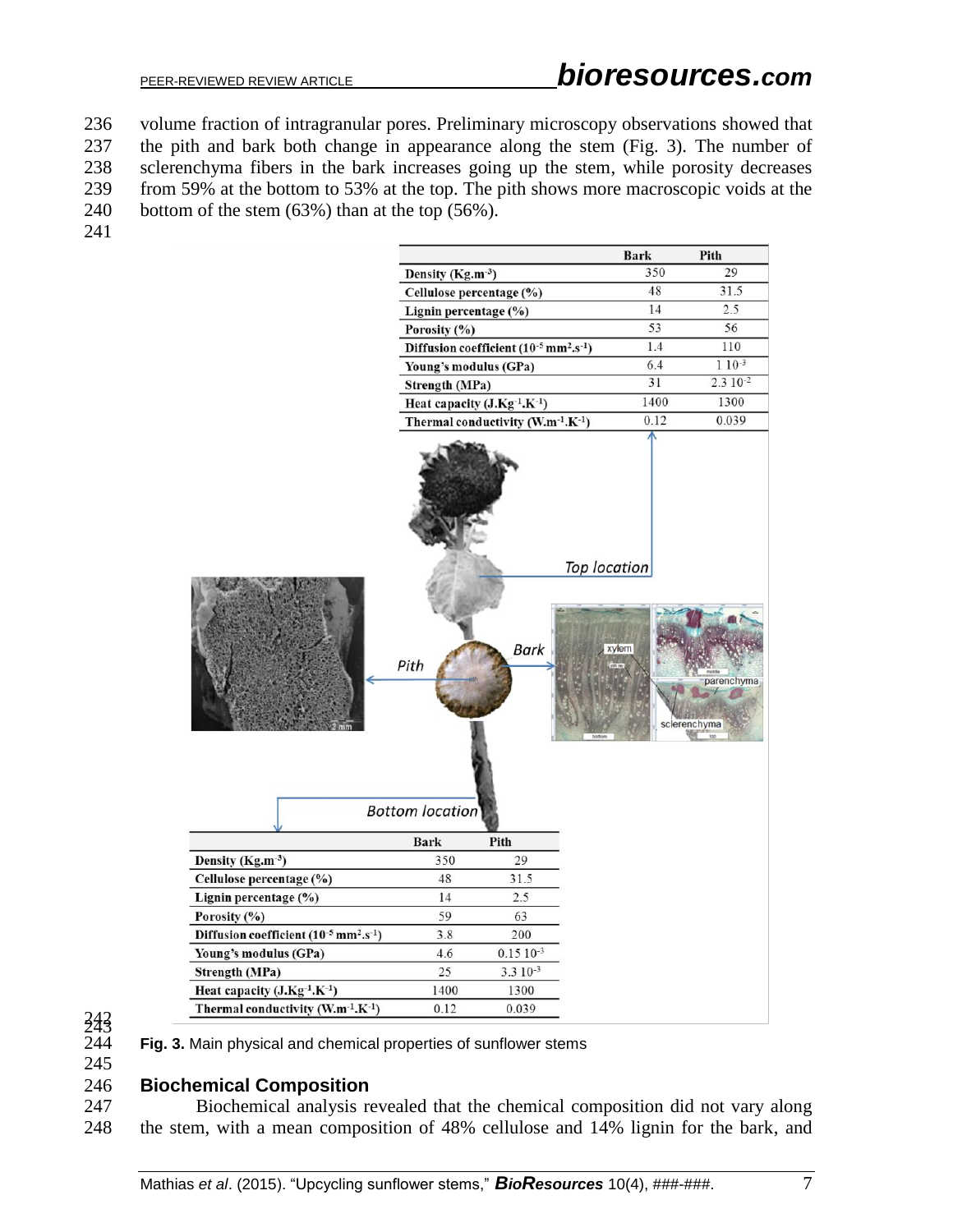31.5% cellulose and 2.5% lignin for the pith. Note that the chemical composition of sunflower stem bark (14% of lignin) is very close to that of jute (13% of lignin) (Summerscales *et al.* 2010). The chemical composition may directly influence the material properties of these two parts of the stem. However, it does not completely explain the variations in material properties observed along the stem. Therefore, the influence of microstructure along the stem on material properties was examined. Because it is well known that RH significantly influences the material properties of natural fibers, hygroscopic tests were performed beforehand.

#### **Hygroscopic Behavior**

 The tests results clearly revealed that the diffusion coefficients for moisture of 260 both the bark and pith specimens were higher at the bottom  $(3.8 \times 10^{-5} \text{mm}^2 \text{ s}^{-1}$  for the bark 261 and  $200 \times 10^{-5}$ mm<sup>2</sup>.s<sup>-1</sup> for the pith) than at the top of the stem  $(1.4 \times 10^{-5}$ mm<sup>2</sup>.s<sup>-1</sup> for the 262 bark and  $110 \times 10^{-5}$ mm<sup>2</sup>.s<sup>-1</sup> for the pith). This is primarily because of the difference in porosity along the stem. The moisture diffusion mechanism depends directly on cell cavities, as described and explained for other materials such as wood (Times 2002a,b). Two mechanisms govern the moisture diffusion process in sunflower stems: bound water diffusion through the cell walls, and vapour diffusion through the cell cavities. Moisture diffusion through cell cavities is more significant than moisture diffusion through the cell walls. Therefore, the porosity of both the bark and pith specimens is expected to change the value of the macroscopic diffusion coefficient obtained from the hygroscopic tests. In the situation considere in this work, the increase in amount of porosity or decrease in amount of cell wall content of the specimens is expected to increase the value of the moisture diffusion coefficient. Subsequently, the effect of various RH levels was evaluationed relative to both the mechanical and thermal properties.

#### **Mechanical Properties**

 Mechanical tests were carried out to evaluate Young's modulus and the strength of both the bark and the pith. As expected, bark specimens expressed higher Young's modulus values (4.6 GPa at the bottom and 6.4 GPa at the top) than pith specimens (0.15 MPa at the bottom and 1 MPa at the top). It is worth noting that high RH tended to decrease the Young's modulus (a near 10% differential between 0% RH and 75% RH). However, this effect was less significant than the influence of the sample location along the stem. The difference in Young's modulus between bark and pith was in accordance with their chemical composition. Bark has a higher lignin percentage and a lower mean intergranular pore volume fraction than pith. Furthermore, the Young's modulus of both bark and pith increased along the stem, obtaining higher values at the top, which was attributed mainly to the lack of cavities. There was also an increase in the mechanical strength of bark (from 25 to 31 MPa) and pith (from 3.3 to 23 kPa).

 The Young's modulus of sunflower stem bark (4.6 to 6.4 GPa) is on a par with other by-product fibers, including oil palm (3.2 GPa) or pineapple fibresones (1.4 GPa) (Faruk *et al.* 2012). With respect to other natural fibers extracted from stems, such as flax, hemp or jute, the Young's modulus of sunflower stem bark is slightly lower (lying between 10 GPa for jute and 80 GPa for flax fiber) (Ahmad *et al.* 2015). The trade-off between the Young's modulus and the density is also a key-issue in many applications, for instance, in the automotive industry. In the case of sunflower stem bark, the specific modulus (ratio of the Young's modulus by the density) is between 13 and 18  $GPa.m^3.Kg^ \frac{1}{2}$ , which is very close to the value of the Young's modulus of jute (Ahmad *et al.* 2015).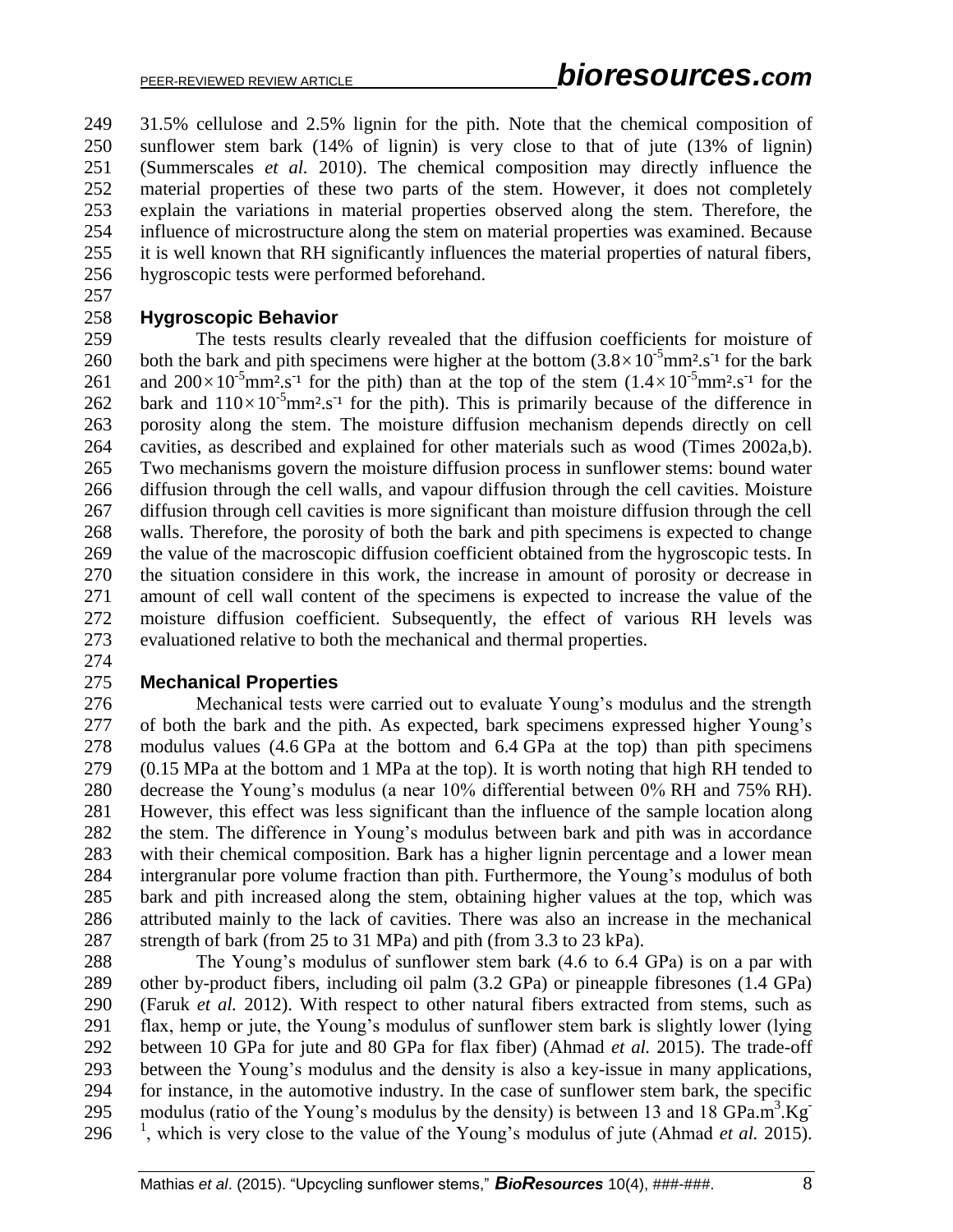This value enables designers to consider the sunflower stem bark for producing components of vehicles to reduce weight and therefore fuel costs as well.

#### **Thermal Properties**

 The thermal conductivity also were investigated for both the bark and the pith (Pennec *et al*. 2013). As expected, pith showed a lower mean thermal conductivity (0.039  $303 \text{ W.m}^{-1}$ .K<sup>-1</sup>) than bark (0.12 W.mm<sup>-1</sup>.K<sup>-1</sup>). In contrast to the Young's modulus, the thermal conductivity of both the bark and the pith did not evolve along the stem. The variation of the pore volume fraction is thought to be too small to have a significant influence on thermal conductivity. Moreover, both bark and pith demonstrated significant heat 307 capacity values (mean values of 1400 and 1300 J.kg<sup>-1</sup>.K<sup>-1</sup> for bark and pith, respectively) 308 approaching levels found in hemp fiber (nearly J.kg<sup>-1</sup>.K<sup>-1</sup>). Additionally, preliminary experiments carried out while varying the RH of the samples from 0 to 100 wt% revealed that the thermal conductivity of pith and bark can double because of the absorbed water.

 In terms of thermal insulation applications, the pith showed interesting thermal 313 properties. Its thermal conductivity  $(0.039 \text{ W.m}^{-1} \text{K}^{-1})$  was even better than the thermal 314 conductivity of glass wool  $(0.046W.m<sup>-1</sup>.K<sup>-1</sup>)$  and its heat capacity was on a par with hemp. The thermal conductivity of the pith was competitive with other natural fibers. For 316 example, flax's ranges between  $0.035$  to  $0.075$  W.m<sup>-1</sup>.K<sup>-1</sup>, depending on the harvest location and the variety (Kymäläinen and Sjöberg 2008). Hemp's is between 0.040 and  $0.094 \, \text{W.m}^{-1}$ .K<sup>-1</sup> (Kymäläinen and Sjöberg 2008). Therefore, sunflower pith may be considered as raw materials for thermal insulation applications.

#### **Ageing Results**

 The biodegradable character of sunflower plants makes them environmentally safe for waste disposal but makes sunflower-based fiber sensitive to weather conditions. The ageing properties were studied by testing the influence of different weather conditions such as humidity, temperature, and UV radiation on the variation in Young's modulus. The Young's modulus of both the bark and the pith were unaffected if only one weather condition was increased (temperature or moisture exposure alone). Increasing both the temperature and moisture exposures (80 °C and 75% RH) did not affect the Young's modulus of the bark, but it diminished the Young's modulus of the pith by about 30% after one week (and 50% after two weeks). After UV treatment for 1000 h (equivalent to a 3-year exposure), the oxidation of organic matter was detected by FTIR 332 measurements. Absorption bands at 1703 and 3500 to 2200 cm<sup>-1</sup> were detected and attributed to the C=O and OH stretching vibrations of carboxylic groups, respectively. These carboxylic acids were most likely from the breaking of polymeric chains.

#### **Environmental Impact**

 Finally, the environmental impact of exploiting sunflower stems in the rural economy was investigated. Life cycle assessment is a requirement to evaluate the environmental impacts of natural fibers (Joshi *et al.* 2004). The reasonable quantities of water, fertilizers, and pesticides that are needed per hectare seem promising compared to maize, rape, and wheat crops. Using available EcoInvent data for crop production (Nemecek and Kagi 2007), it is possible to assess the impact of sunflower plants over their entire life cycle. Figure 4 presents these results using the ReCipe impact assessment method (Goedkoop *et al.* 2009) for three impact categories, which are human health,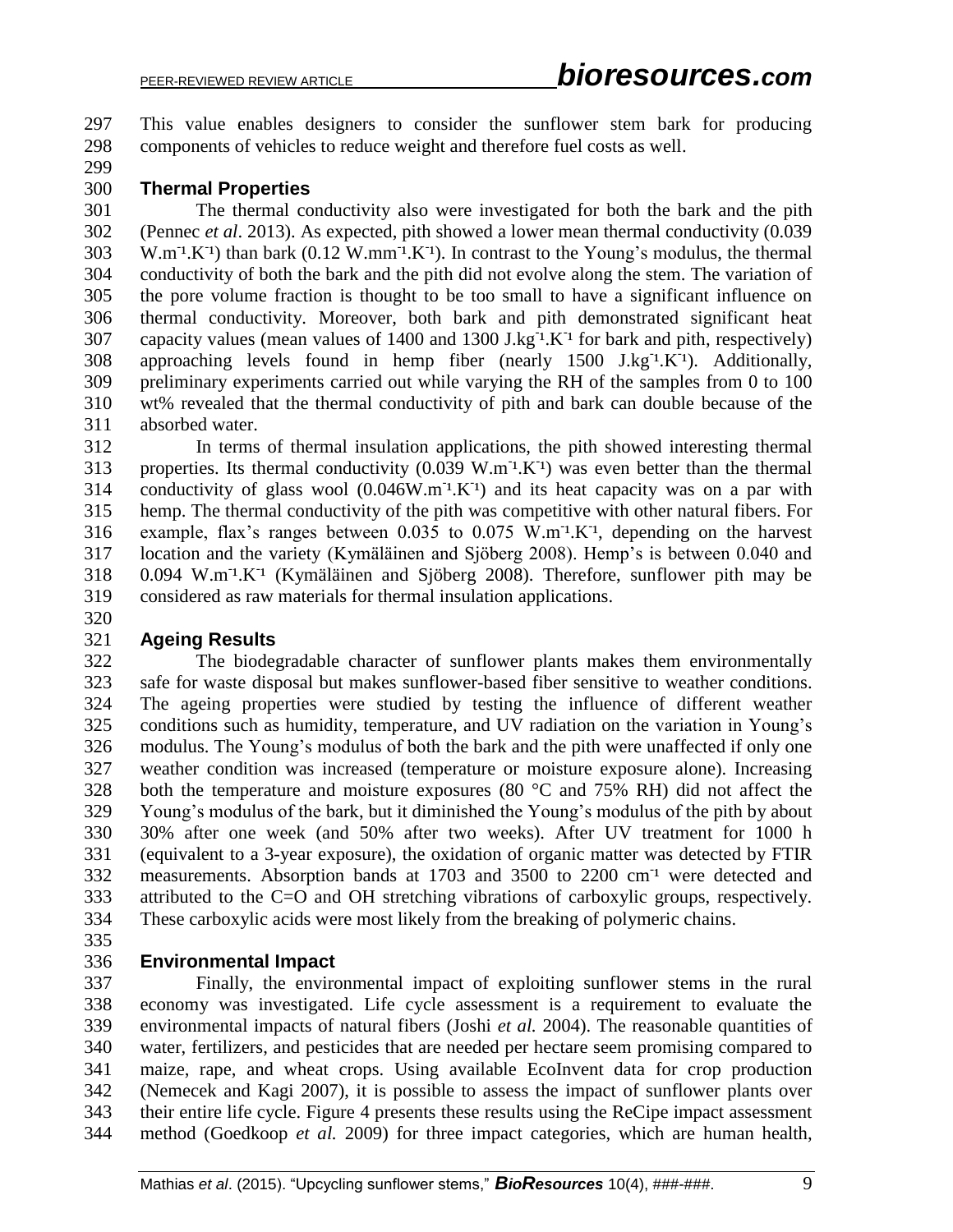ecosystems, and resources. The various effects of sunflower plants over their life cycle were compared against those of maize, which is the most widely grown grain crop. The question of a partial allocation of the agricultural phase to stems depends on their status. As long as sunflower stems are considered agricultural waste, then no impact of the agricultural phase should be allocated to their production. However, a huge surge in the use of sunflower stems for biocomposite applications would lead to competition for their exploitation, which would prompt a change in the status of sunflower stems and a move them up from "waste" to a valuable "co-product." In this case, either (i) the part of the environmental impacts of sunflower production should be allocated to the production of the stems, based for instance on a financial allocation; or (ii) the system boundaries should be extended and substitutions should be studied to share agricultural impacts.

 Sunflower cultivation has less environmental impact, in terms of water need, fertilizer, and pesticide, than a standard crop production such as maize. Moreover, using existing by-products consitutes an environmental benefit in comparison with other natural fibers, which require a dedicated agricultural field that increases the environemntal impacts.



- 361<br>362
- 

## **CONCLUSIONS**

 In Europe and in the USA, legislative and public opinion pressures affecting the use of bio-based materials are rising (Technology Road Map for Plant/Crop Based Renewable Resources 2020 in the USA or the Biomass Action Plan in Europe). The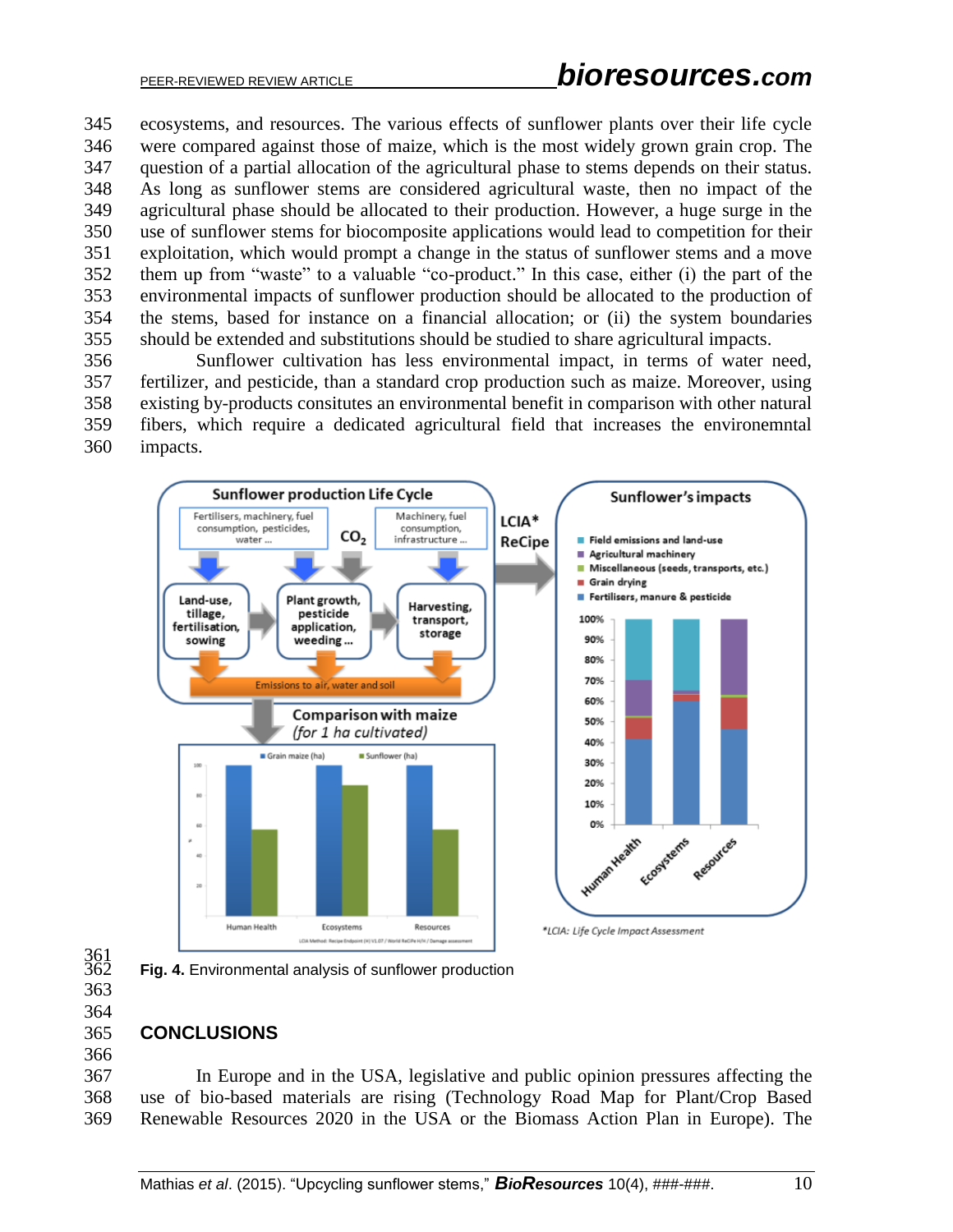sunflower stems, not yet valued, constitute a promising raw material for a variety of applications. This is mainly due to their mechanical and thermal properties as well as to their environmental impact. Detailed studies will be required in order to characterize the influence of different treatments or industrial processes on the properties of the sunflower bark and pith, depending on the industrial application. Sunflower also offers a number of socioeconomic assets in a growing natural fiber market of large stocks, low price, and worldwide crop ability. It is also necessary to study in details (like other natural resources), such as how to organise the local agricultural sector for collecting and storing the sunflower stems as well as processes for their conversion into bio-based materials. Further research is therefore needed for moving away from a promising raw material to an effective solution in terms of both physical properties and socio-economic valorization.

 

#### **ACKNOWLEDGMENTS**

 The authors thank the French National Research Agency (ANR-10-ECOT-004 grant), Céréales Vallée, and ViaMéca for their financial support. We thank Dave Smith for his review of this article. Philippe Roux and Pyrène Larrey-Lassale are members of the ELSA (Environmental Life Cycle and Sustainability Assessment, [www.elsa-lca.org\)](http://www.elsa-lca.org/) research group, and they thank all the other members of ELSA for their valuable advice.

 

#### **REFERENCES CITED**

| 395 | Ahmad, F., Choi, H. S., and Park, M. K. (2015). "A review: Natural fiber composites     |
|-----|-----------------------------------------------------------------------------------------|
| 396 | selection in view of mechanical, light weight, and economic properties," Macromol.      |
| 397 | <i>Mater. Eng.</i> 300(1), 10-24. DOI: 10.1002/mame.201400089                           |
| 398 | Bledzki, A. K., Faruk, O., and Sperber, V. E. (2006). "Cars from bio-fibres," Macromol. |
| 399 | <i>Mater. Eng.</i> 291(5), 449-457. DOI: 10.1002/mame.200600113                         |

 BS EN 16472 (2014). "Plastics — Method for accelerated photoageing using medium pressure mercury vapour lamps," British Standards Institute, London, UK.

Chen, J. H., and Lu, X. F. (2006). "Progress in bio-fuel combustion in circulating

- fluidized bed boiler," *Transactions of the Chinese Society of Agricultural Engineering* 22(10), 267-270.
- European Commission. Directive 2000/53/EC of the European Parliament and the Council on end-of-life vehicles. *Official Journal of the European Communities*.
- European Commission. Directive 2010/31/EU of the European Parliament and of the
- Council of 19 May 2010 on the energy performance of buildings. *Official Journal of the European Communities*.
- Demether (2011). "Development of biomaterials from agricultural byproducts for the thermal insulation of existing buildings," French National Project Granted by the
- French National Research Agency (anr-10-ecot- 004 grant).
- http://demether.cemagref.fr.
- FAOSTAT database. (2013). Food and Agriculture Organization of the United Nations.
- http://faostat3.fao.org/.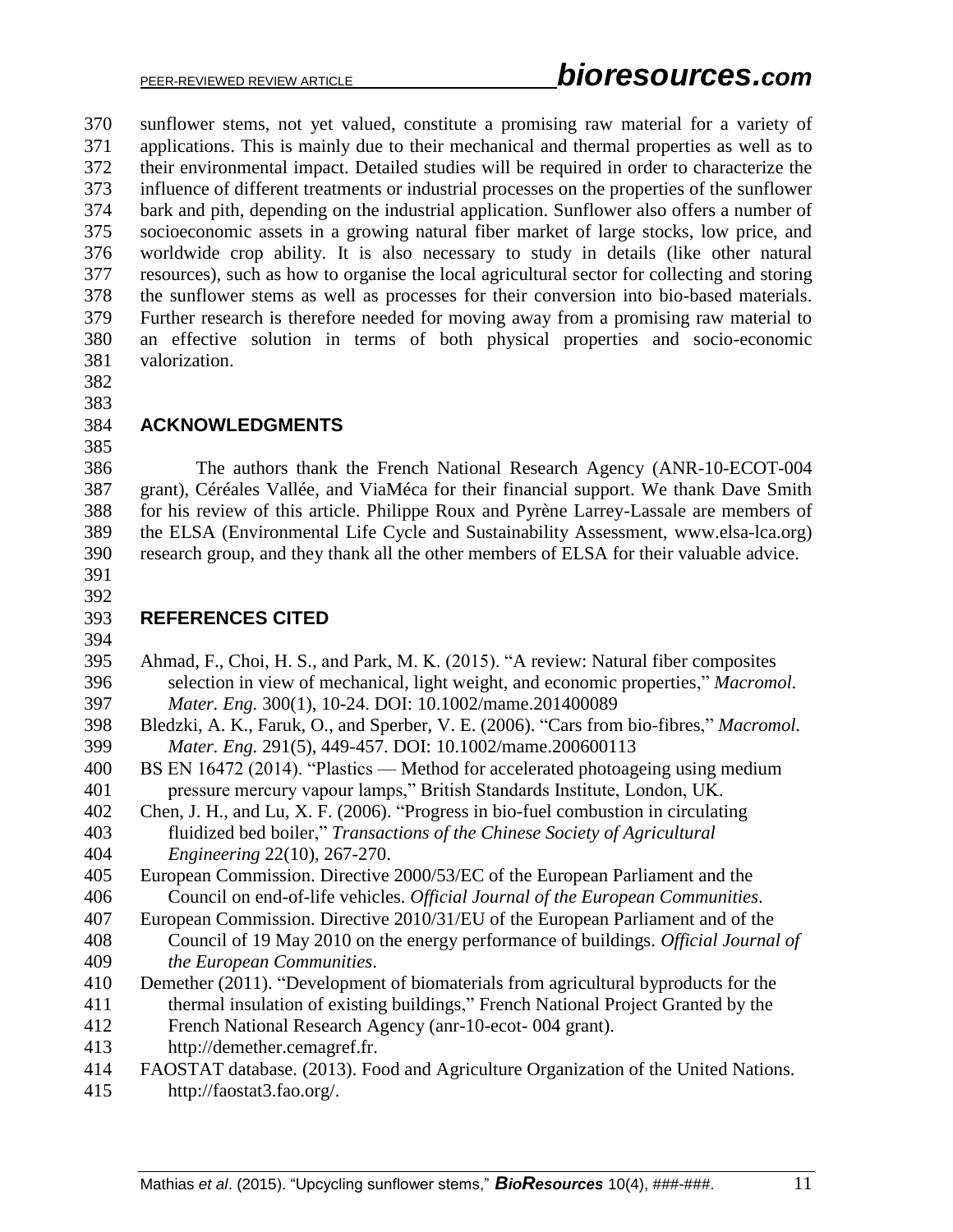| 416        | Faruk, O., Bledzki, A. K., Fink, H. P., and Sain, M. (2012). "Biocomposites reinforced                                                                              |
|------------|---------------------------------------------------------------------------------------------------------------------------------------------------------------------|
| 417        | with natural fibers: 2000-2010," Prog. Polym. Sci. 37(11), 1552-1596.                                                                                               |
| 418        | DOI:10.1016/j.progpolymsci.2012.04.003                                                                                                                              |
| 419        | Friedrich, K., and Almajid, A. A. (2013). "Manufacturing aspects of advanced polymer                                                                                |
| 420        | composites for automotive applications," Appl. Compos. Mater. 20(2), 107-128.                                                                                       |
| 421        | DOI:10.1007/s10443-012-9258-7                                                                                                                                       |
| 422        | Goedkoop, M., Heijungs, R., Huijbregts, M., De Schryver, A., Struijs, J., and Van Zelm,                                                                             |
| 423        | R. (2009). "Recipe 2008 - A life cycle impact assessment method which comprises                                                                                     |
| 424        | harmonised category indicators at the midpoint and the endpoint level," First Edition                                                                               |
| 425        | Report I: Characterisation. http://www.pre-sustainability.com/.                                                                                                     |
| 426        | Henneberg, W. and Stohmann, F. (1860). Beiträge zur Begründung Einer Rationellen                                                                                    |
| 427        | Fütterung der Wiederkäuer, Heft 1, Schwetschke and Sohn (ed.), Braunschweig,                                                                                        |
| 428        | Deutschland.                                                                                                                                                        |
| 429        | Henneberg, W., and Stohmann, F. (1864). Beiträge zur Begründung Einer Rationellen                                                                                   |
| 430        | Fütterung der Wiederkäuer, Heft 2, Schwetschke and Sohn (ed.), Braunschweig,                                                                                        |
| 431        | Deutschland.                                                                                                                                                        |
| 432        | ISO 483 (2005). "Plastics — Small enclosures for conditioning and testing using aqueous                                                                             |
| 433        | solutions to maintain the humidity at a constant value," International Organization for                                                                             |
| 434        | Standardization, Geneva, Switzerland.                                                                                                                               |
| 435        | Jarrige, R. (1961). "Analyse des constituants des plantes fourragères. Fractionnement des                                                                           |
| 436        | constituants de la membrane par les hydrolyses acides," Annales de Biologie Animale.                                                                                |
| 437        | Biochimie. Biophysique 1(2), 163-212.                                                                                                                               |
| 438        | John, M. J., and Thomas, S. (2008). "Biofibres and biocomposites," Carbohydr. Polym.                                                                                |
| 439        | 71(3), 343-364. DOI:10.1016/j.carbpol.2007.05.040                                                                                                                   |
| 440        | Joshi, S. V., Drzal, L. T., Mohanty, A. K., and Arora, S. (2004). "As natural fiber                                                                                 |
| 441        | composites environmentally superior to glass fiber reinforced composites," Compos.                                                                                  |
| 442        | Part A-Appl. S. 35(3), 371-376. DOI:10.1016/j.compositesa.2003.09.016                                                                                               |
| 443        | Kymäläinen, H.-R., and Sjöberg, A.-M. (2008). "Flax and hemp fibres as raw materials                                                                                |
| 444        | for thermal insulations," Build. Environ. 43(7), 1261-1269.                                                                                                         |
| 445        | DOI:10.1016/j.buildenv.2007.03.006                                                                                                                                  |
| 446        | Kopetz, H. (2013). "Renewable resources: Build a biomass energy market," Nature                                                                                     |
| 447        | 494(7435), 29-31. DOI:10.1038/494029a                                                                                                                               |
| 448        | Li, X., Tabil, L. G., and Panigrahi, S. (2007). "Chemical treatments of natural fiber for                                                                           |
| 449<br>450 | use in natural fiber-reinforced composites: A review," J. Polym. Environ.15(1), 25-<br>33. DOI: 10.1007/s10924-006-0042-3                                           |
| 451        |                                                                                                                                                                     |
| 452        | Lithner, D., Larssoni, A., and Dave, G. (2011). "Environmental and health hazard<br>ranking and assessment of plastic polymers based on chemical composition," Sci. |
| 453        | Total Environ. 409(18), 3309-3324. DOI:10.1016/j.scitotenv.2011.04.038                                                                                              |
| 454        | Lucintel (2011). "Report: Opportunities in natural fiber composites,"                                                                                               |
| 455        | http://www.lucintel.com/LucintelBrief/PotentialofNaturalfibercomposites-Final.pdf.                                                                                  |
| 456        | Mati-Baouche, N., De Baynast, H., Lebert, A., Sun, S., Lopez-Mingo, C. J. S., Leclaire,                                                                             |
| 457        | P., and Michaud, P. (2014). "Mechanical, thermal and acoustical characterizations of                                                                                |
| 458        | an insulating bio-based composite made from sunflower stalks particles and                                                                                          |
| 459        | chitosan," Ind. Crop. Prod. 58, 244-250. DOI:10.1016/j.indcrop.2014.04.022                                                                                          |
| 460        | Mati-Baouche, N., De-Baynast, H., Sun, S., Lebert, A., Petit, E., and Michaud, P. (2015).                                                                           |
| 461        | "Polysaccharidic binders for the conception of an insulating agro-composite,"                                                                                       |
| 462        | Composites Part A. 78, 152-159.                                                                                                                                     |